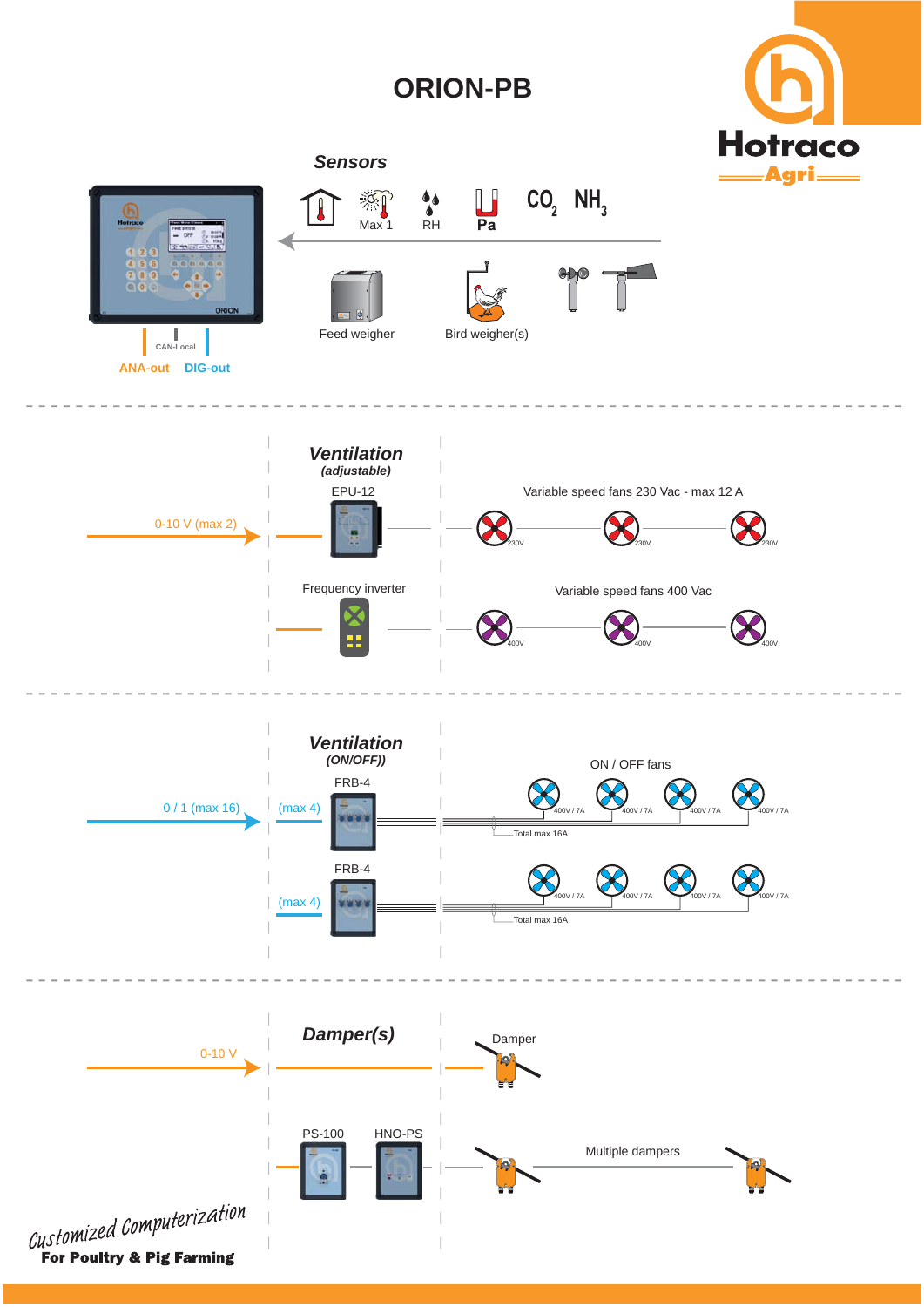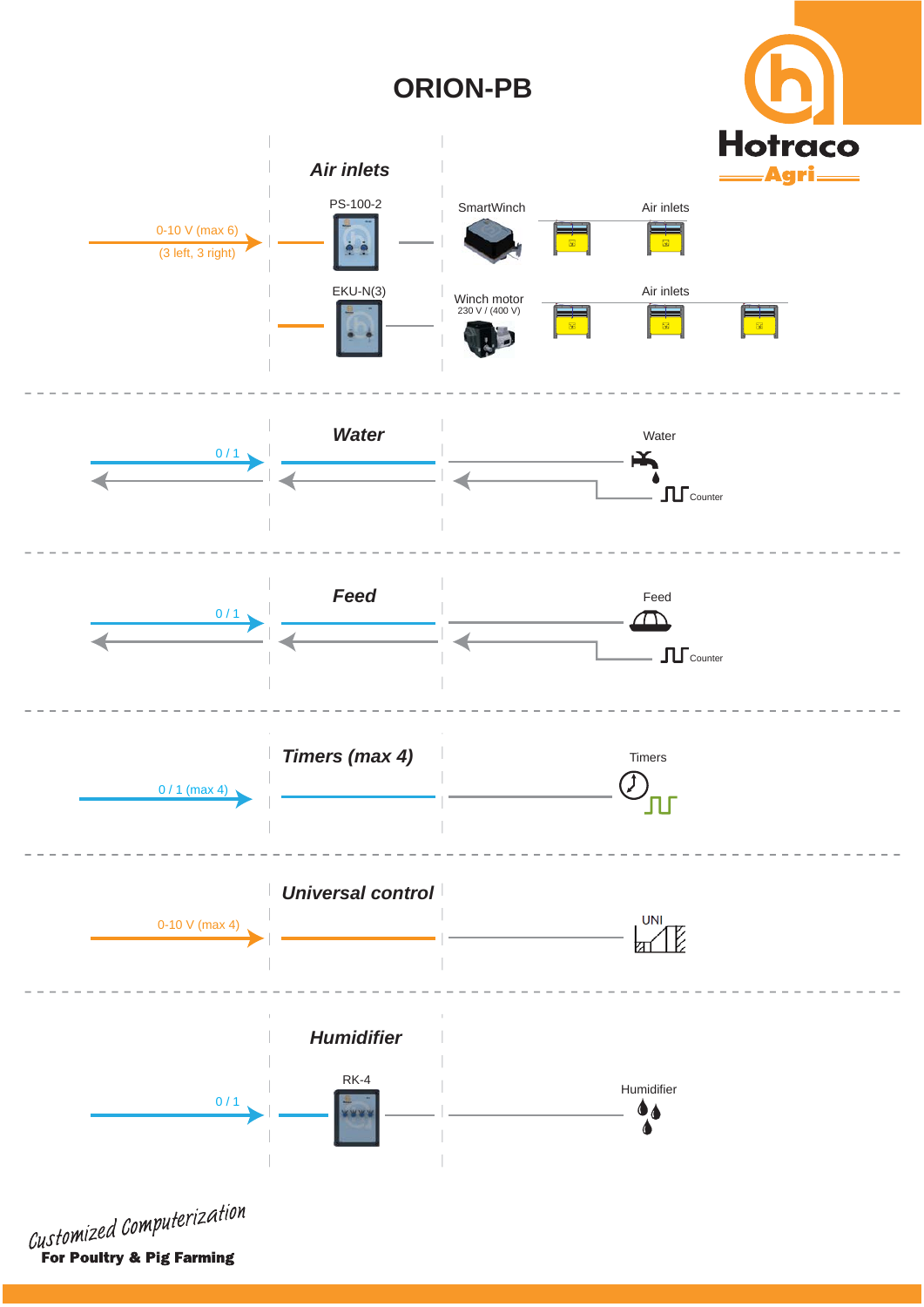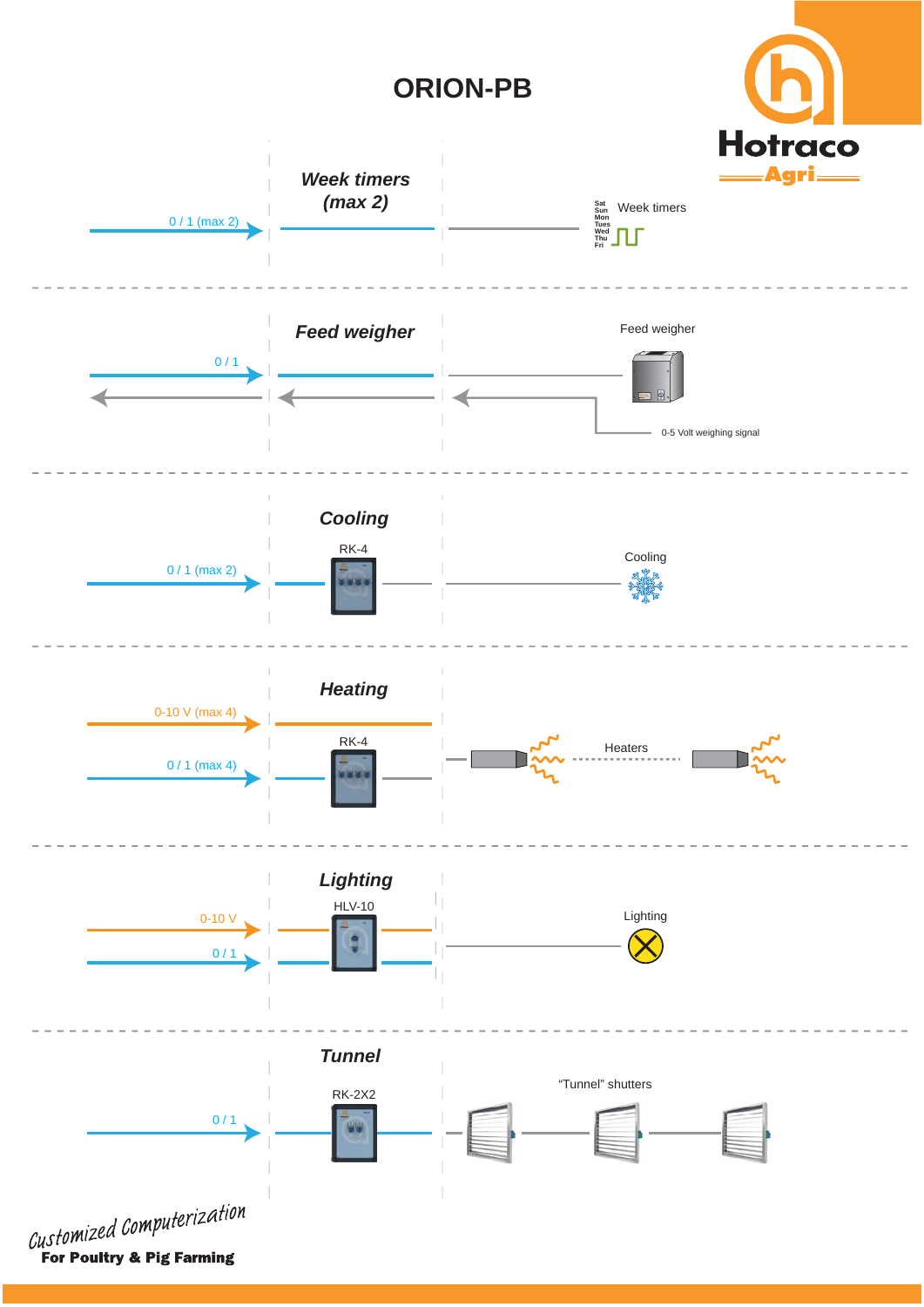## **ORION-PB Feeding**





 $\blacktriangle$ A. A.



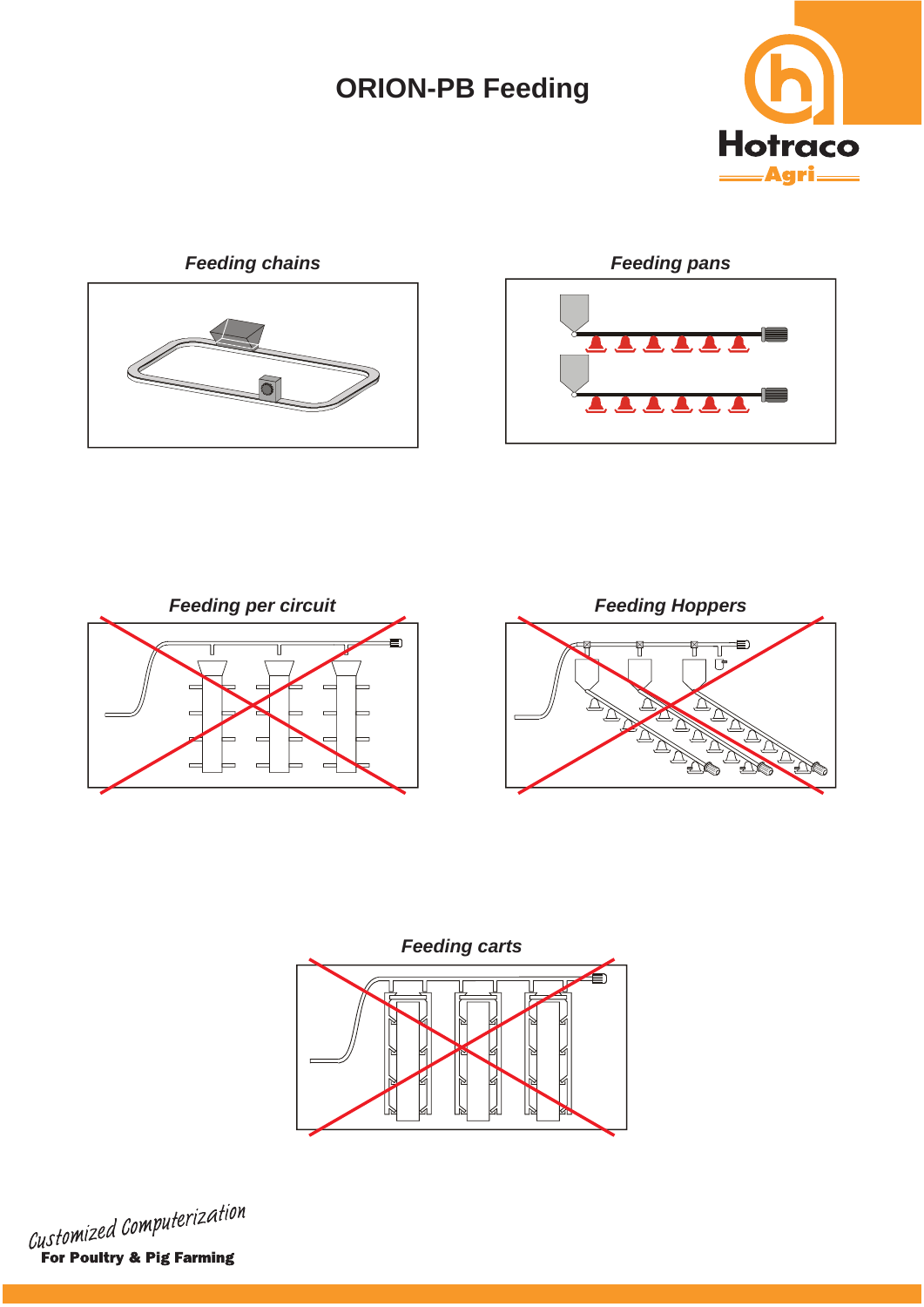## **ORION-PB Various**



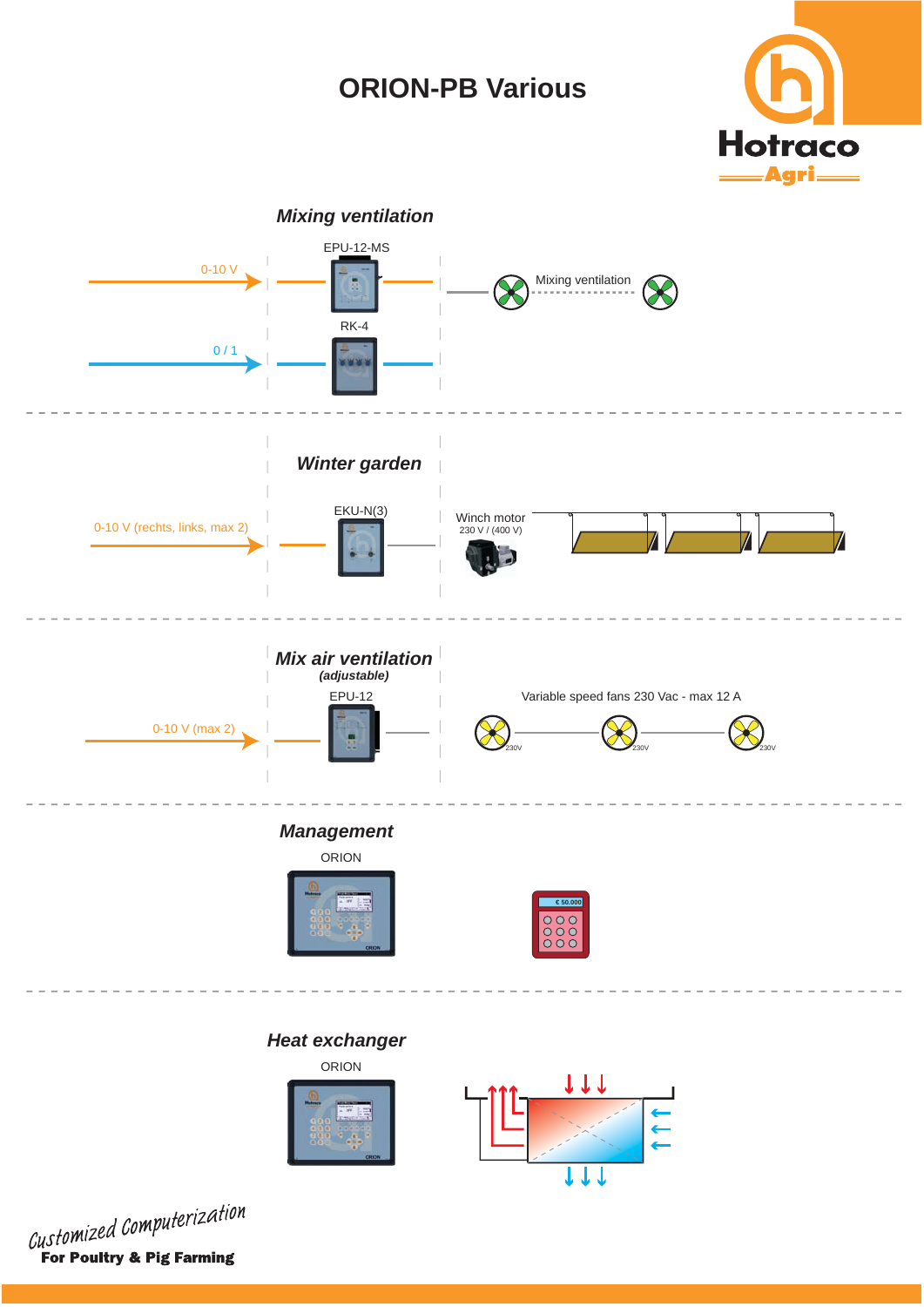# **ORION-PB Weighing general**







8 Bird weighing scales (max)